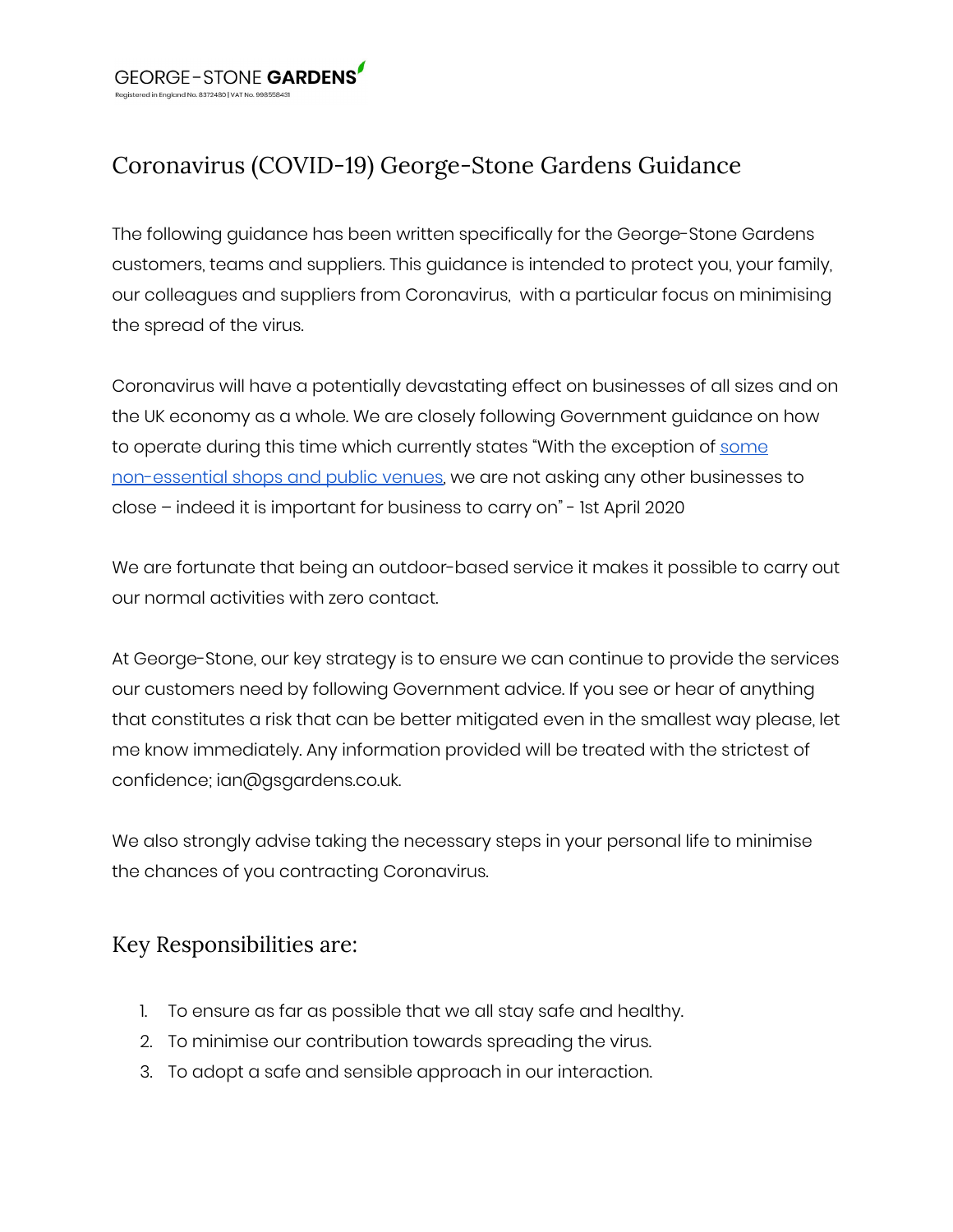We have analysed every aspect of points of contact and have requested for everyone's safety that our suppliers, staff and our customers follow the social distancing, hand washing and cleaning guidelines, in line with current Government Advice.

With this in mind, please communicate via phone and email, or if in the garden maintain a distance of at least two metres when having a conversation with our colleagues. However welcome it might be, please do not offer tea, coffee or biscuits. (Sigh!)

Our teams are aware of the procedure for self-monitoring and reporting and are clear on how we will support them during times where self-isolation is required, including the steps to follow when returning to work.

We kindly ask you to notify us if your household is in isolation or is at risk so that we can reschedule your project or service when your isolation is over.

## External interaction

The directive is zero physical contact. This requires maintaining a distance of at least 2 metres from any other person to comply with Government Guidelines.

For George-Stone, this includes zero physical interaction with the following individuals:

- Customers
- Colleagues
- Delivery Drivers
- Office Staff
- Supplier Staff
- Garage Staff